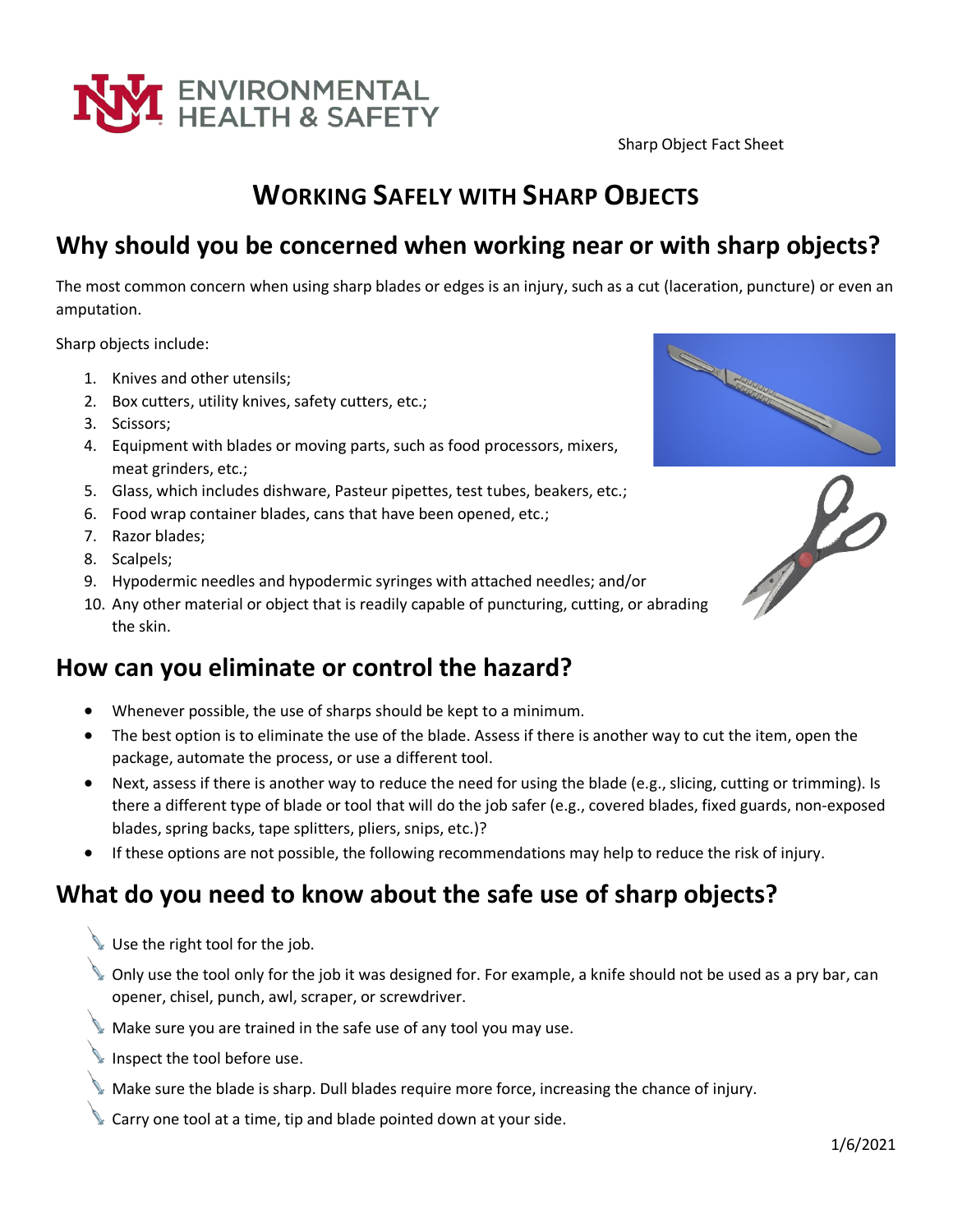

- Work in a well-lit space so you can see what you are doing.
- Cut on a stable surface. Use a cutting board and/or slip-resistant matting to prevent the item from sliding on the counter.
- Where possible, use a mechanical device to hold the item.
- Hold the tool with your stronger hand.
- Use protective clothing such as cut resistant or mesh gloves, especially for the holding hand. Safety glasses will protect the eyes if the blade shatters or breaks.
- Cut away from your body. Make sure no body parts are in the cutting path, or in the path the blade might take if it slips.
- $\blacktriangleright$  If the tool has a retractable blade, retract it immediately after use, and retract it fully. Similarly, close scissors or snips when not in use.
- Place the tool at the back of the counter when not in use, with the sharp edge away from you.
- Store tools appropriately. For example, store knives securely in a knife rack or drawer, with the handles facing the front. Or, create racks, slots, or boxes near the work space to store the tool.
- When cutting food, clean the knife immediately after use or place it in a container labelled "knives only" near the sink.
- Throw out broken, dull, or rusty blades by placing them in a puncture resistant container.
- Do not use excessive pressure when cutting.
- Glass articles such as bottles, beakers, and test tubes are potential sharps. Care should be taken not to break these items when they are discarded. Glass waste that is empty shall be placed into the broken glass waste container or into a sturdy cardboard box that can and shall be sealed prior to disposal in the dumpster.
- Do not try to catch a falling tool. Quickly move out of the way, let it fall, and then pick it up.
- Do not engage in horseplay with a tool in your hand.
- Do not engage in discussions with your co-workers while you are using a sharp tool. Stop cutting if you need to look up or focus on something else.
- Do not carry tools while carrying other objects.
- Do not carry an open tool in your pocket.
- Do not drop or leave a sharp tool in a place where it cannot be seen; for example, by placing other items on top of the tool, or by placing the tool in dish water.
- Do not pass or throw a tool to someone else. Place the tool or knife on the counter and let the other person pick it up. Tools like scissors can be passed in the closed position, handle first.
- Sharps must be discarded in a puncture-resistant container.

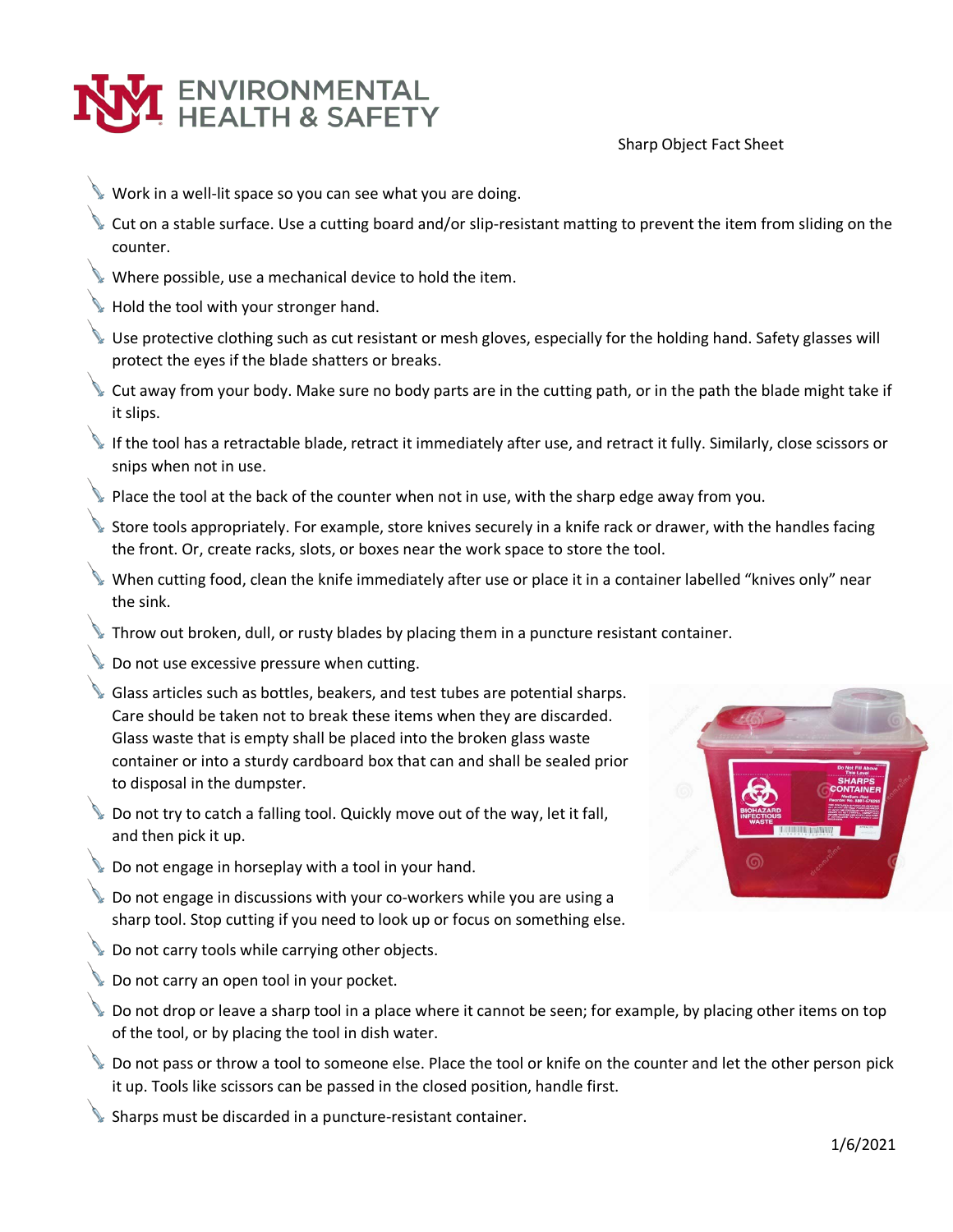

## **What do I need to know about the safe use of power tools with sharp blades?**

- Follow the manufacturer's instruction manual when you operate, clean, and maintain the equipment.
- Make sure that proper lock out/tag out procedures are in place and followed (e.g., unplug any broken or unsafe equipment, attach a warning tag, take it out of use, and tell your supervisor).
- Make sure that all guards and safety devices are in place and functioning properly.
- Make sure cutting blades are sharp.
- Keep your hands away from the edges of cutting blades make sure you can see both your hands (and all your fingers) as well as the cutting blades. Keep your eyes on the item you are cutting and know where your fingers are in relation to the blade.
- Keep your hands away from all moving parts and avoid cleaning or brushing off moving parts such as cutting blades or beaters in mixers.
- Keep your hands out of feed hoppers and delivery chutes use a pusher or stick to load the machine. Or, use a knife to finish cutting when the item becomes too thin for the slicer or blade.
- Turn off and unplug the equipment before trying to dislodge items, and before disassembling and cleaning.
- Put all guards and safety devices back in place after cleaning.
- If there are moving parts, cover or tie back your hair, tuck in loose or frayed clothing and remove your gloves and jewelry. All of these items can get caught in the equipment when it is moving or rotating.
- Keep the floor and work area around the equipment clear of debris or items you might trip over.
- Do not try reach into any part of the equipment with your fingers.
- Do not bypass any guards or safety devices.
- Do not operate the equipment if you feel tired or unwell.

## **How can you work safely with broken glass and dishware?**

Use a dustpan and broom to pick up broken glass from the floor. Sweep a larger area to make sure all pieces are collected.

Dispose of broken glass in a puncture resistant container marked "broken glass only". Seal the container before placing in the garbage.

Pick up small loose pieces of broken glass with a damp paper towel and dispose of in a puncture resistant container.

- Do not pick up broken pieces with your bare hands.
- Do not walk in the area with bare feet.
	- Do not use dishes and glassware with broken or sharp edges.
	- Do not overload trays when collecting dirty glass or dishes.
	- If the broken glass contains biohazardous material, it can be: